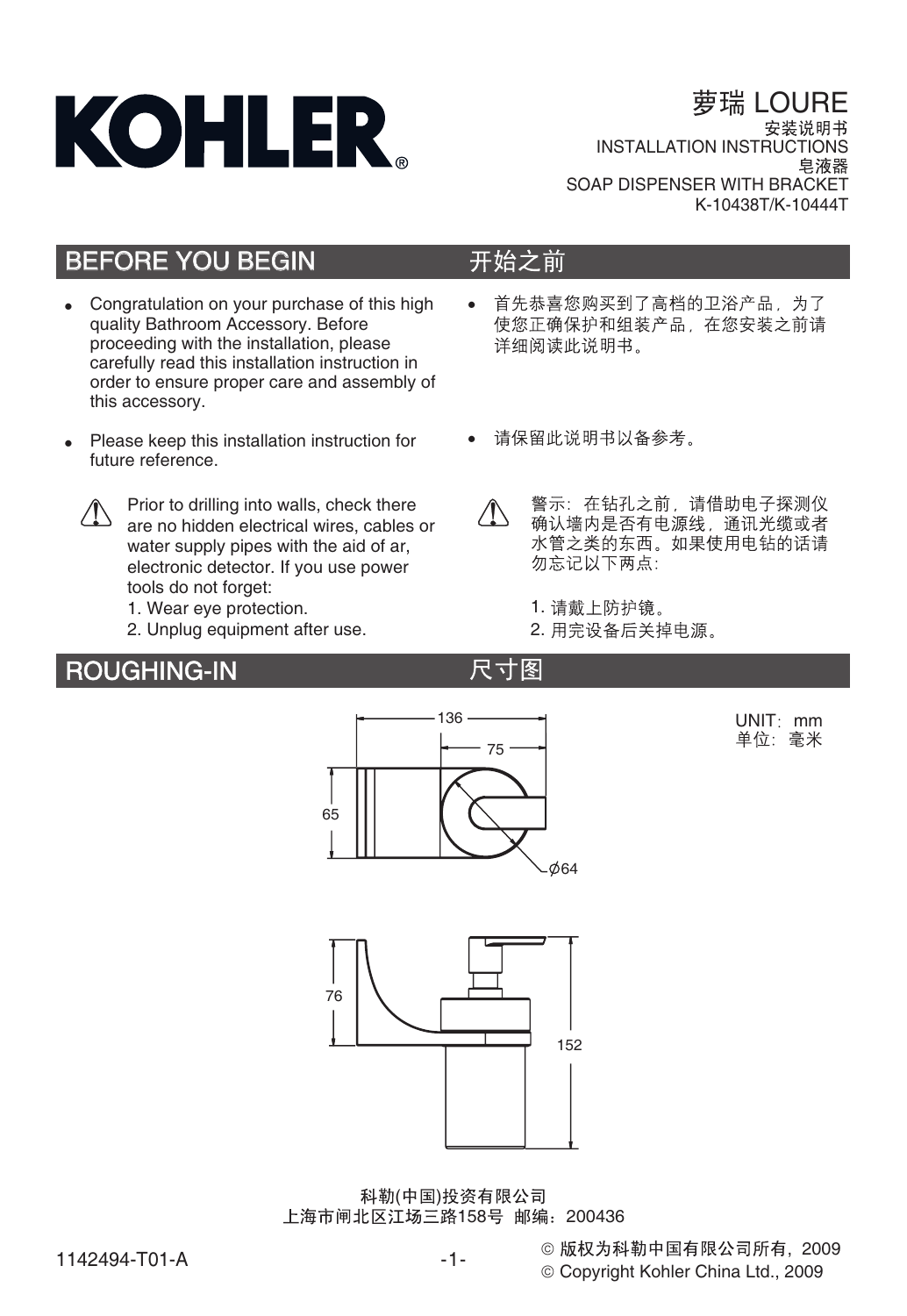# **INSTALLATION**

- 1. Put the wall plate where the soap dispenser is to be placed, with the vertical hole up and the horizontal hole down. Mark the two mounting holes after the wall plate is adjusted to the level position.
- 1. 在希望安装皂液器的位置放置挂墙支架, 竖 直孔位置在上, 水平孔位置在下。调整水平 后, 标记出两个安装孔的位置。
- 2. Drill the marked mounting holes with a 6mm bit and insert wall plugs.
- 2. 在1中标记的位置上, 用6毫米的钻头在墙上 钻孔, 并塞进壁塞。







- 3. Fix the wall plate on the wall with screws, with the vertical hole up and the horizontal hole down.
- 3. 用螺钉将挂墙支架固定在墙上, 竖直孔位置 在上,水平孔位置在下。



Only for K-10438T 仅适用于K-10438T

Only for K-10438T 仅适用于K-10438T

- 4. Fix the bracket of the soap dispenser onto the wall plate.
- 4. 将皂液器底座固定在挂墙支架上。



# 安装步骤